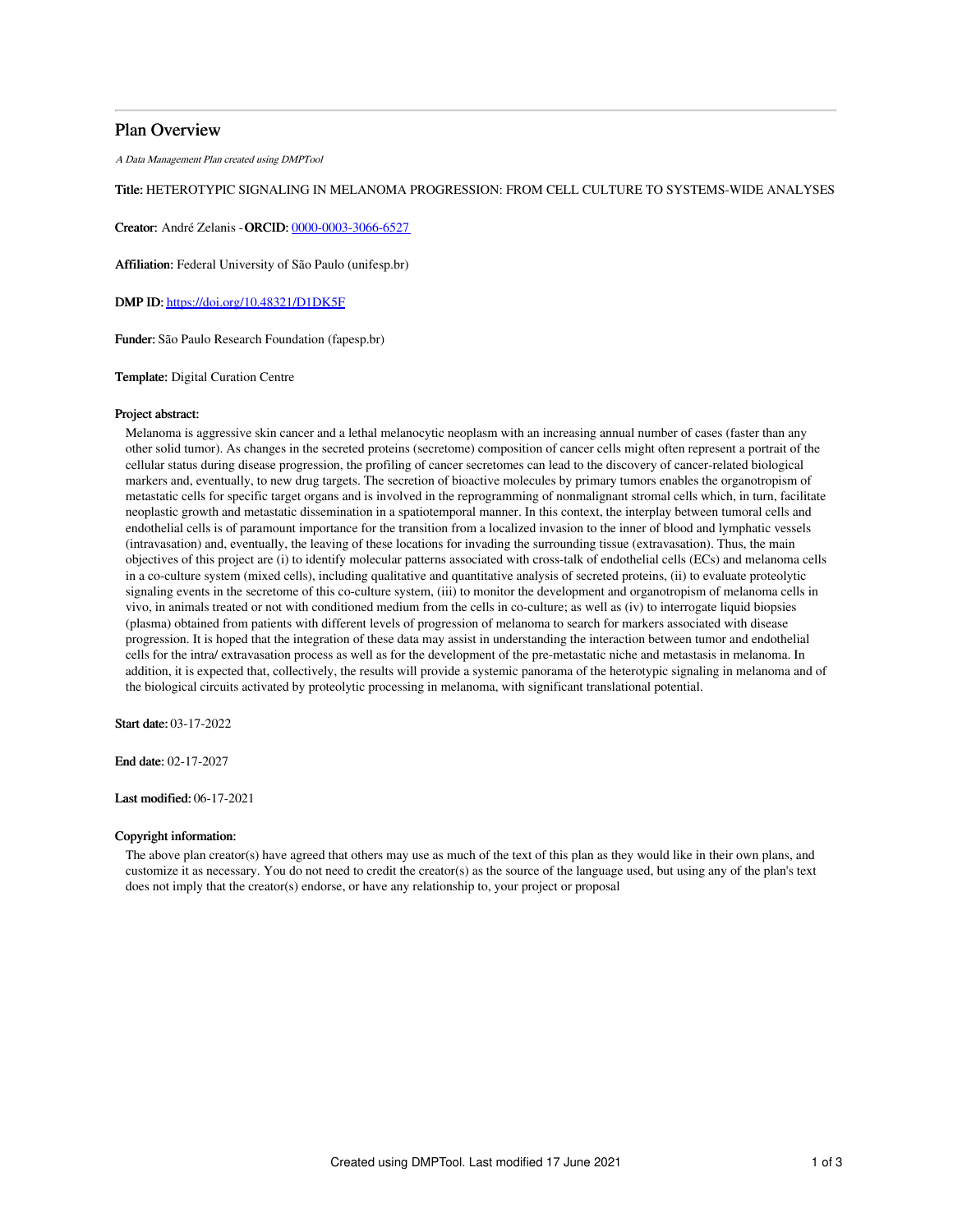# HETEROTYPIC SIGNALING IN MELANOMA PROGRESSION: FROM CELL CULTURE TO SYSTEMS-WIDE ANALYSES

## Data Collection

#### What data will you collect or create?

Experimental approaches will generate 3 main types of data:

(1) Data regarding the profile of proteins from both melanoma cells and endothelial cells after co-culturing in metabolic labeling conditions;

(2) Proteomics data derived from metastatic tissues in mice injected with co-cultured cells;

(3) Data from targeted proteomics analysis of the plasma from patients with melanoma.

The mass spectrometric data format will be made available under the original vendor (RAW) format as well as will be converted to the universal data format 'mzML'. Assembled contig data will be made available in '.fasta' format. Proteomics and data will be submitted to public repositories such as the ProteomeXchange Consortium (http://www.proteomexchange.org/) In addition, for bioinformatic analysis purposes, data from the above repository might also be interrogated.

#### How will the data be collected or created?

Briefly, Mass spectrometric (RAW) data will be analyzed within the Trans Proteomics Pipeline platform (v.4.8 ; Build 201411201551-6764) with Comet search engine (version 2014.02, rev. 2) against the UniProt/SwissProt database restricted to the taxonomy 'Homo sapeins' or 'Rodentia'(latest releases). Proteolytic signaling events (Nterminomic data) will be analyzed using WebPICS, a web-based platform freely available (http://clipserve.clip.ubc.ca/pics/) and the TopFIND knowledge base, a database and analysis resource for protein termini and protease processing (http://clipserve.clip.ubc.ca/topfind). Search results will be further filtered with PeptideProphet to a > 99% confidence interval, corresponding to a False Discovery Rate (FDR) of less than 1%. For both proteomics and transcriptomics data, custom-made scripts will be designed and the analyses will be performed in R scripting and statistical environment.

## Documentation and Metadata

#### What documentation and metadata will accompany the data?

The data from the bioinformatics analyses (proteomics) will be presented in the form of a spreadsheet, with the respective RAW files (raw file referring to each mass spectrometry run) as well as the information

associated (generally, the output of proteomics data search software). File size as well as any other associated information will be available in the same spreadsheet.

## Ethics and Legal Compliance

#### How will you manage any ethical issues?

The experimental protocol that will be used in this project will be submitted to (and must have the approval of) the Ethical Committee of Animal Experimentation of the Federal University of São Paulo-SP, Brazil. All animals will have free access to food and water ad libitum during the assays. The use of human plasma samples already have the approval of the institutional ethical commitee (CEP/UNIFESP n: 1477/2016)

#### How will you manage copyright and Intellectual Property Rights (IP/IPR) issues?

There will be no restrictions on the reuse of third-party data.

#### Storage and Backup

#### How will the data be stored and backed up during the research?

In addition to the public repositories mentioned above, data will be stored locally in a server located at the Functional Proteomics Laboratory, at the Institute of Science and Technology of the Federal University of São Paulo, at São José dos Campos, Brazil. A backup will be done on a weekly basis, using external hard drives.

#### How will you manage access and security?

Data in public repositories are available to the general public. Ideally, our local storage will mirror the public repositories.

#### Selection and Preservation

#### Which data are of long-term value and should be retained, shared, and/or preserved?

All data will be retained and used in throughout the development of this and other research projects at the laboratory.

#### What is the long-term preservation plan for the dataset?

At this time (June 2021), there is no budget limitation for time and effort to preserve data, as we have plenty of space on our server. However, as the project starts and data will come, it will be necessary a minimum of financial support for ordinary maintenance. However, as mentioned before, all data will be made public through public repositories of 'omics' data.